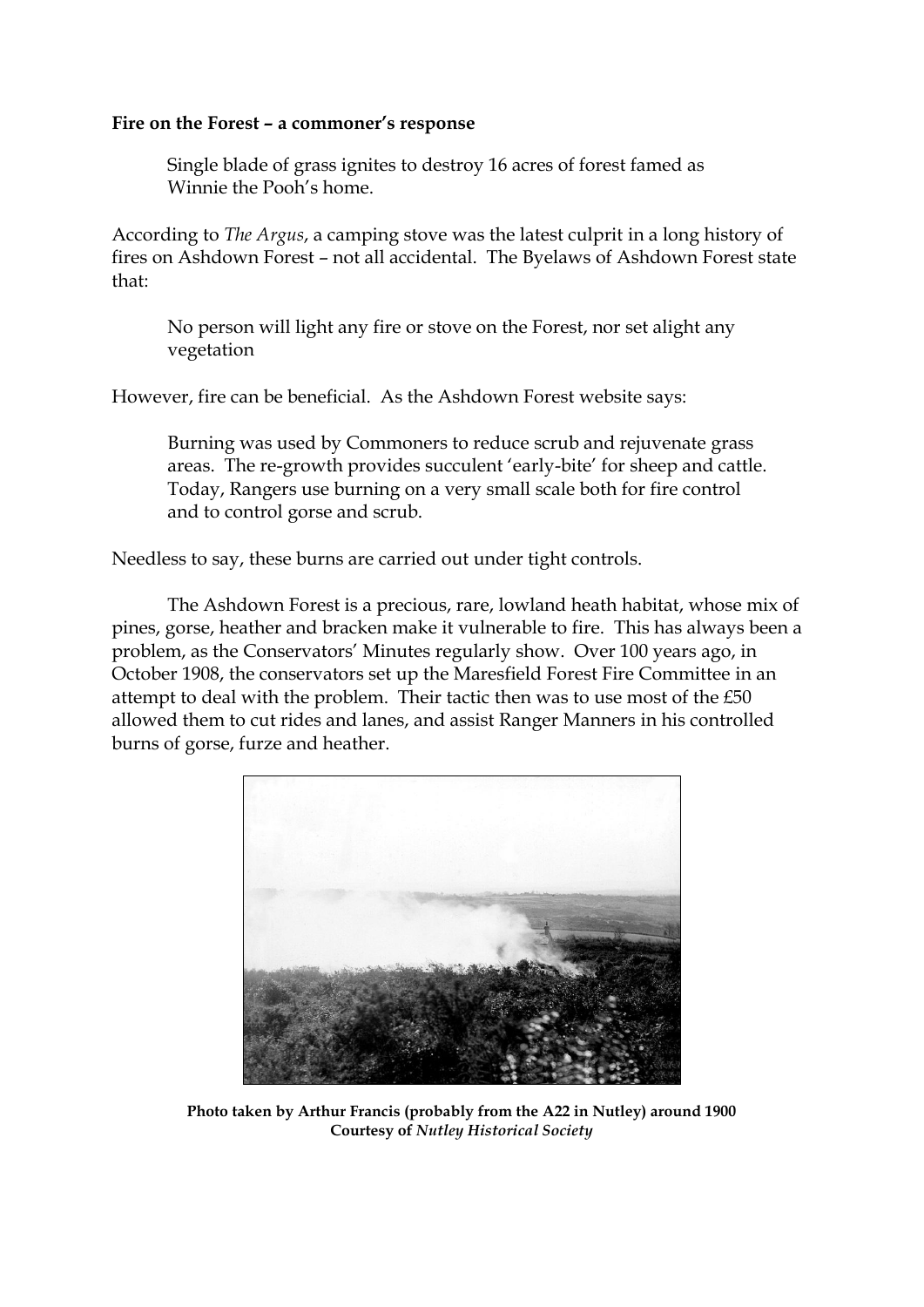Naturally occurring fires, which spread easily when no cutting back was done, were not the only problem. At a meeting in 1909, reference was made to steps taken to detect incendiaries, partly by employing an additional ranger. Private landowners were exhorted to organise their employees to help put out fires. However, an:

apprehension that a fire may be started at night when no one is on the alert, which with the aid of a favourable wind may overcome all precautions

led to a wish to employ:

constables or detectives in plain clothes to watch the Forest during the active incendiary season, which generally commences about April

and to prosecute:

for arson whenever clear evidence is forthcoming

The conservators came down hard on anyone starting fires. In 1909 the minutes note:

The Clerk reports that on the 12th inst., he received a telegram from the Chief Constable as follows: "Three boys aged 12, 11 and 8 years, caught setting fire to Forest on the 8th. Do you wish me to prosecute them for arson?"

Despite their youth, the Board did wish.

As there had long been tensions between the conservators, who were seen as 'establishment' and some of the 'humbler' commoners, it was felt that the motivation for deliberate setting of fires on the Forest was probably due to:

an impatience of any control on the part of the Foresters, and secondly to a desire on the part of some of them who are annoyed at the inability of the Conservators to admit them as Commoners to retaliate on those who are responsible for the administration and preservation of the Forest, and probably in a minor degree to a belief on the part of some of the smaller Commoners that the fires will by destroying all the coarse growth and underwood on the Forest improve the quality of the grazing in the immediate vicinity of their homesteads.

The problem didn't diminish; fires in 1917 were caused variously by traction engines, soldiers, deliberate incendiaries and children – wilfully or otherwise. In 1922, the chairman was authorised to employ no more than: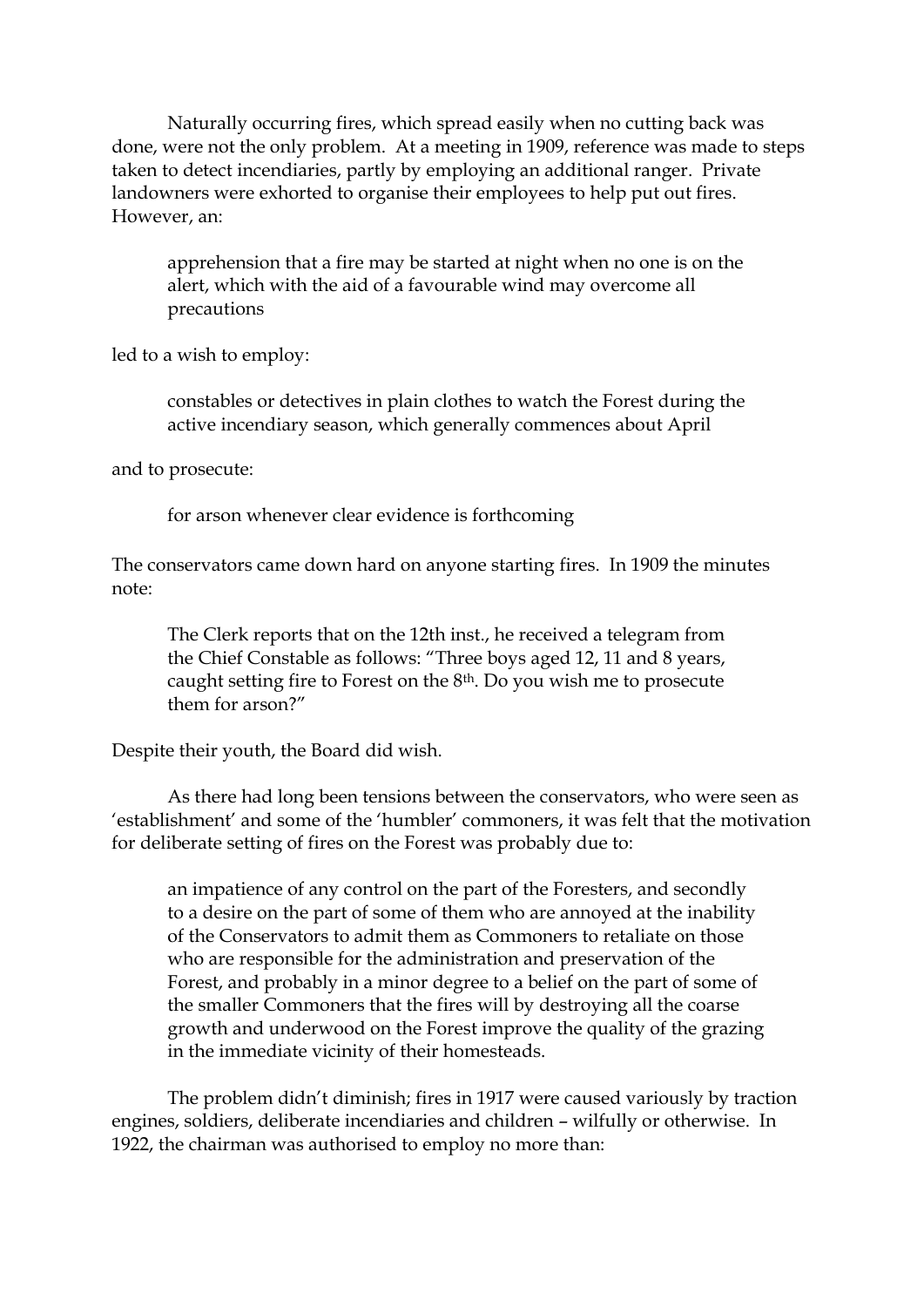six suitable men with bicycles

to create fire breaks and help find incendiaries. The ranger was to be equipped with field glasses, and the local bus company was asked to impress on passengers the danger from cigarette butts. Despite these efforts, and the offer of a reward for information about incendiaries, in 1929:

the mass of fires commenced on the 2nd March and [had] since been continuous



**Recent fire on the Forest Courtesy of** *The Ashdown Forest Centre*

In 1933, a reporter employed by the *Sussex County Herald* was sent to investigate. Many of his article's quotations were in a kind of 'Mummerset' probably unrecognisable to the locals:

Too much paper-talk, I reckon, this year. Too much of set-out of it they dew be makin. We've had fires years back, and we jest put un out, and naartun more said. Why, the fires we've had of late, they aren't naartun to what we bin having two-three year back.

This informant thought that fires were either the result of carelessness or boyish devilment.

A local vicar blamed a 'war' between Foresters and Conservators, although he could not see why there should be so much jealousy, hatred and revenge between two groups both native to the area. He hinted that local farmers might be responsible:

And one dawn a candle will be set, shielded from the wind by paper screens, and a great tract of bracken and birch would go raging forth in flames. And perhaps a farmstead.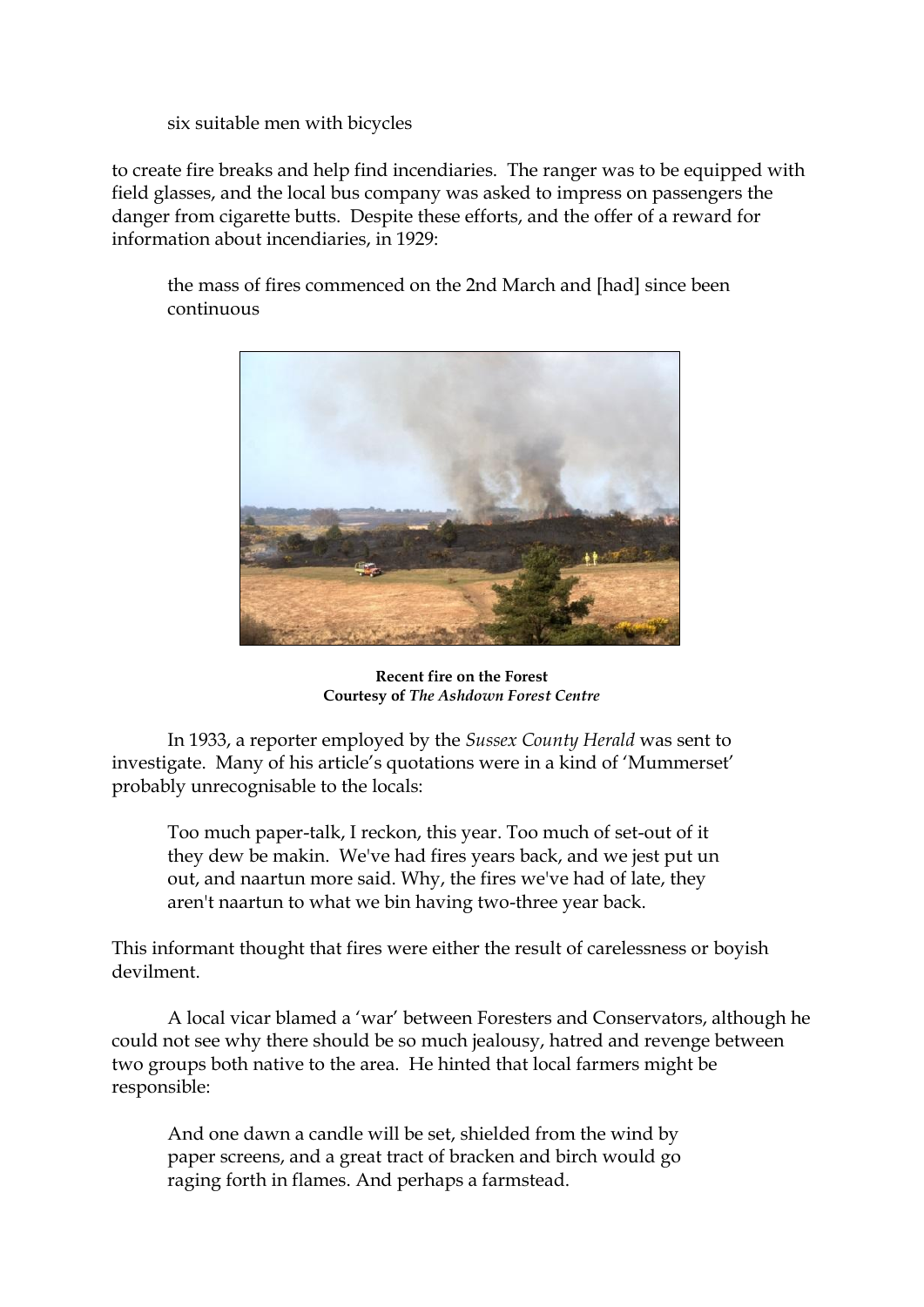Other interviewees blamed disputes over common rights and enclosures as well as visitors from elsewhere:

young clots from the towns…

or the need to bring on new grass for flocks.

A letter from one of the conservators two years later held a sense of despair:

It is almost impossible to catch the perpetrators…. they will not be stopped until local public opinion is really against them… there is a kind of traditional sympathy or at least tolerance…

and he recommended posters and leaflets be used to try and modify public opinion.



**Fighting fire on the Forest Courtesy of** *The Ashdown Forest Centre*

Albert Joseph Ridley was born in 1865 at Forest Bank, Nutley, in the parish of Maresfield, the eldest of small farmer Joseph and Abigail Ridley's nine children. From at least 1887 until 1915 the father was a conservator appointed to represent the smaller holders. Albert started working life as a labourer, but in later years was an apiarian or bee keeper. He and his wife Annie raised 3 children at The Old Forge, Horney Common, Uckfield. He was not a conservator, though he and other members of the family were commoners, with rights on the Forest. Never a rich man, he left around £230 when he died in November 1935.

In May 1933 he penned 19 impassioned pages on the subject of fires, and a glance at the opening paragraphs shows a mix of belligerence and sheer frustration :

Born at Forest Bank, Nutley, nearly 67 years ago, and having lived since 1879 on the southern edge of the Forest, I should be in a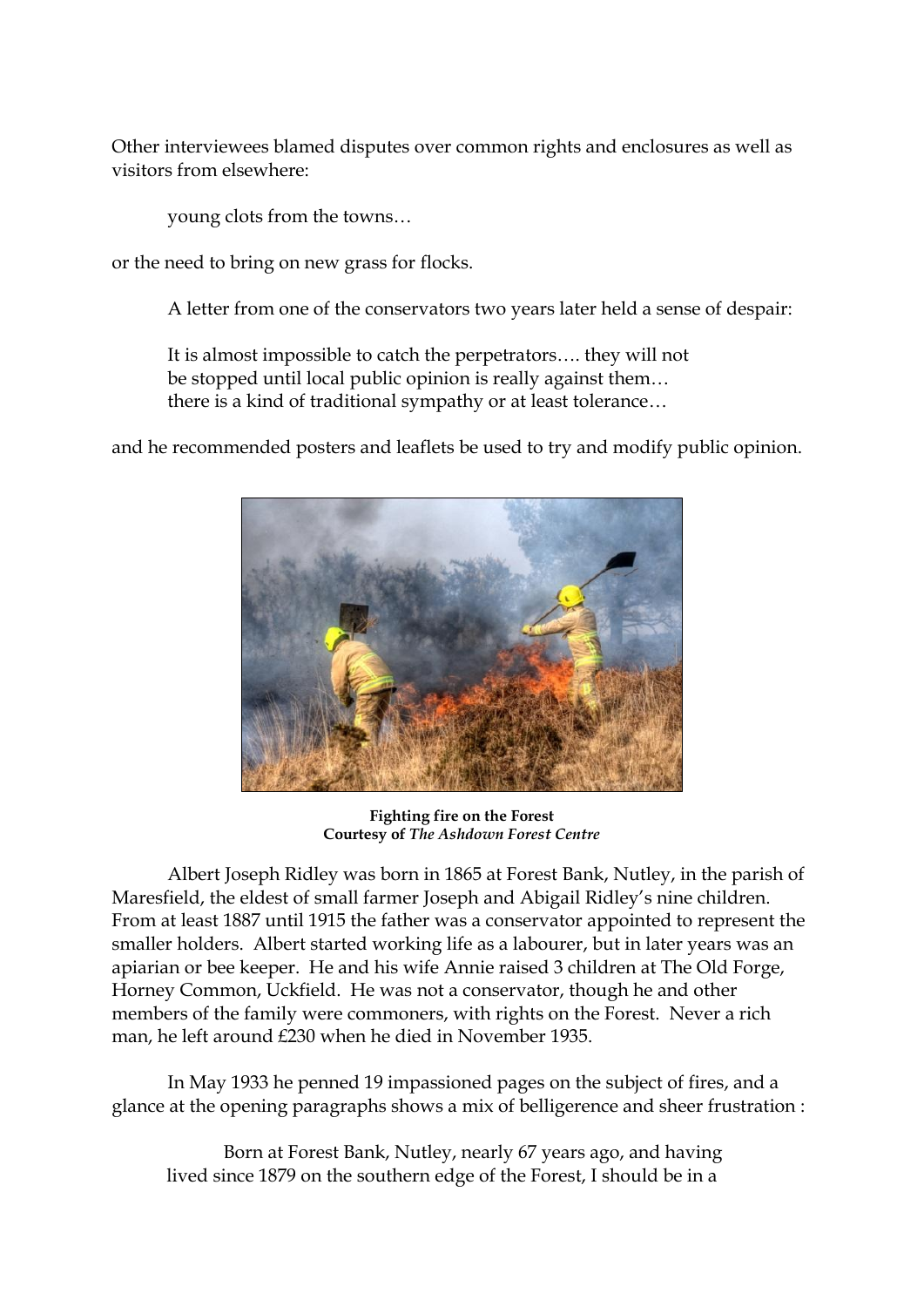position to know something about it, especially as my Father was one of the four or five extra Conservators appointed to represent the smaller holders.… [but] many of his proposals were very seldom other than outvoted.

The present attitude of many inhabitants, as well as the Board of Conservators, towards what they consider to be hooligans and incendiaries, … render it very dangerous for people to be seen near while it is dry enough to burn. Though I have never taken any part in the firing myself, … I appreciate the work of those that do see to the periodical singeing.

He suggests that incoming landowners only have themselves to blame for not keeping rides and breaks near their properties cleared.

He rehearses briefly the Ashdown Forest Dispute which led to set up of the Board of Conservators, but feels they have overstepped their rights by making it difficult for 'natives' to take litter without a licence, leading – in his opinion – to land which is less suitable for cattle pasture.

Consequently, there is much now over 50 years old of robust growth only needing to get dry enough for the very ground to burn

whereas in times past:

The Forest for years was cleared by fire, including an occasional fire in the privately owned rubbish of those rich people loudest in their protestations against the rights and freedoms of others.

Life, he felt, had been better for the locals under Earl de la Warr:

I never heard of any harsh treatment of poor folk by De la Warrs [sic].

He regretted the attitudes of incomers, who, unfamiliar with Forest practice, complained about bells attached to horses turned out to graze on the Forest:

… people needing quiet should have homes in woods, not where so many Commoners have rights of grazing with bells on everyone if they wish

The next few pages are a diatribe against the perceived high-handed actions of the Conservators who, frequently, he says, behave in a way detrimental to ordinary local people with Forest rights. The resentment caused is, in his view, the root cause of so many incendiary attacks: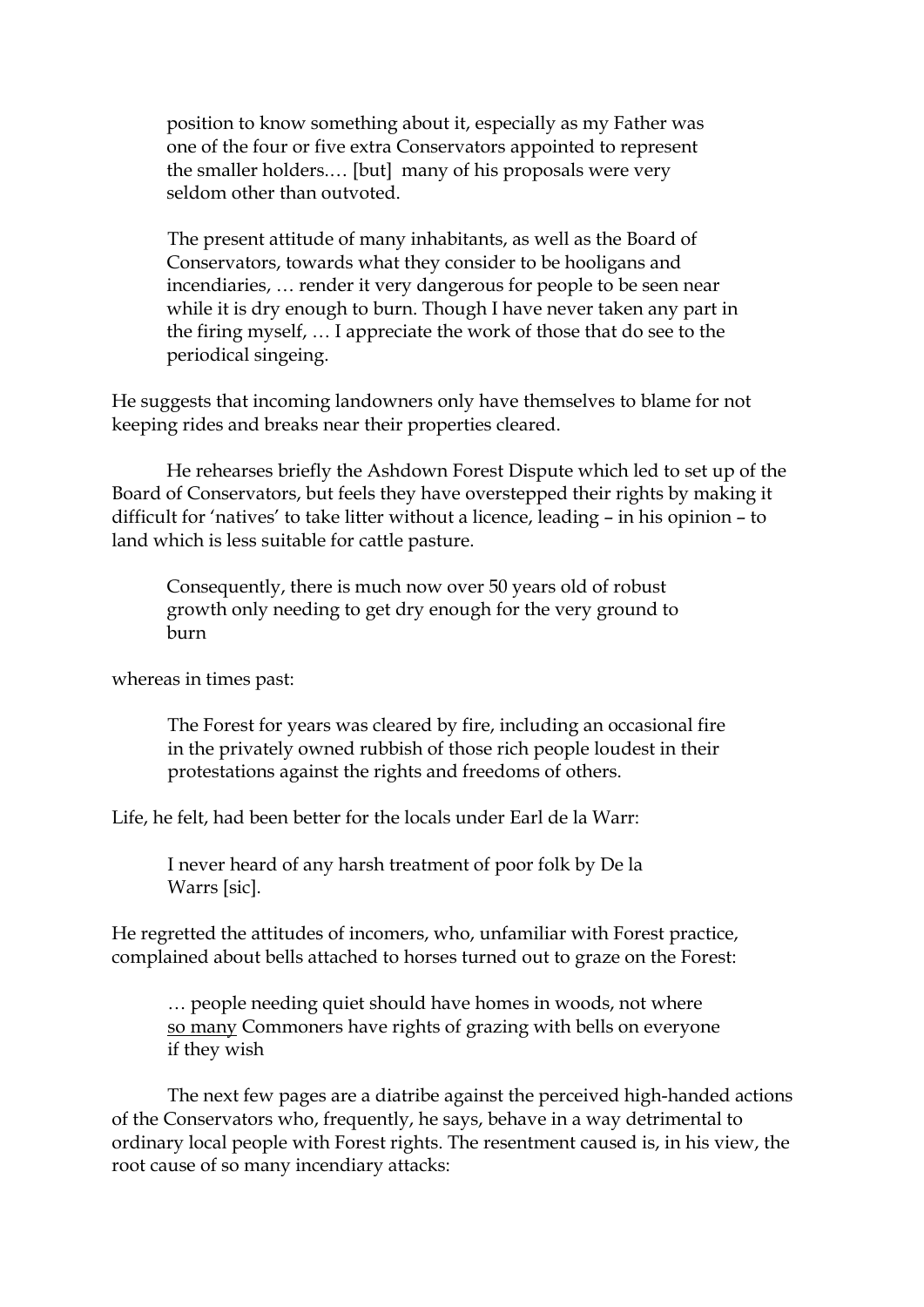… something must be done. Secret spies, threats of punishment, denouncing and treating with suspicion only stirs up feelings of hate and mischief; … to my knowledge…county police have spent their time trying to get up the case against somebody, no matter how innocent…. the unlucky victim suffers and the feeling of hate and revenge never dies.

Ridley believed the Forest should be cut and cleared to make it harder for fires to take hold. Appreciating that the Conservators didn't have unlimited funds for the task, he advised raising money through the imposition of parking charges for cars, and astonishingly, light aircraft. He also thought that amenities for visitors would help:

A few swimming bathing pools, a few fish in streams would probably be appreciated, provisions for shooting and other pastime sports.

He suggests that fewer sheep and cattle were grazed due to a combination of complaints about encroachment and the maze of tarmac roads crossing the area, traffic being a danger to livestock. He comments on lack of compensation from road builders for loss of pasture, the disappearance of funds acquired from both builders of the golf course, and the army during World War I training. He speculates that money has been appropriated by conservators and rangers, rather than being used to clear the Forest.

Ridley's parting shot is that the Conservators should disband, leaving management to De la Warr or the Land Commissioners. Only with them gone, he believes, would the fire menace be stopped. It must be inferred that the Conservators disagreed with him, and there is no reference to this document in the minutes, and no offer to disband.

In 1914 the conservators' minutes had recorded:

Alfred Moon, Roy Ridley Fires.

As regards the 2 fires on 18th November, P.C. Terry of Fairwarp reported that he was about 20 yards from the fire when it started and he saw Alfred Moon aged 9, the son of Frank Moon of Fairwarp, and Roy Ridley aged 9, the son of Albert Ridley of Old Forge, Horney Common coming towards him, and he heard Roy Ridley ask Moon how many more matches he had, and Moon replied "not many more, only 2 or 3" and he afterwards saw both boys stoop together and Alfred Moon light the second fire, and he then took the matches away from him. The Clerk wrote to the father of each boy stating that, having regard to his boy's age, the Conservators are unwilling to prosecute, if he would caution his boy and obtain a promise from him